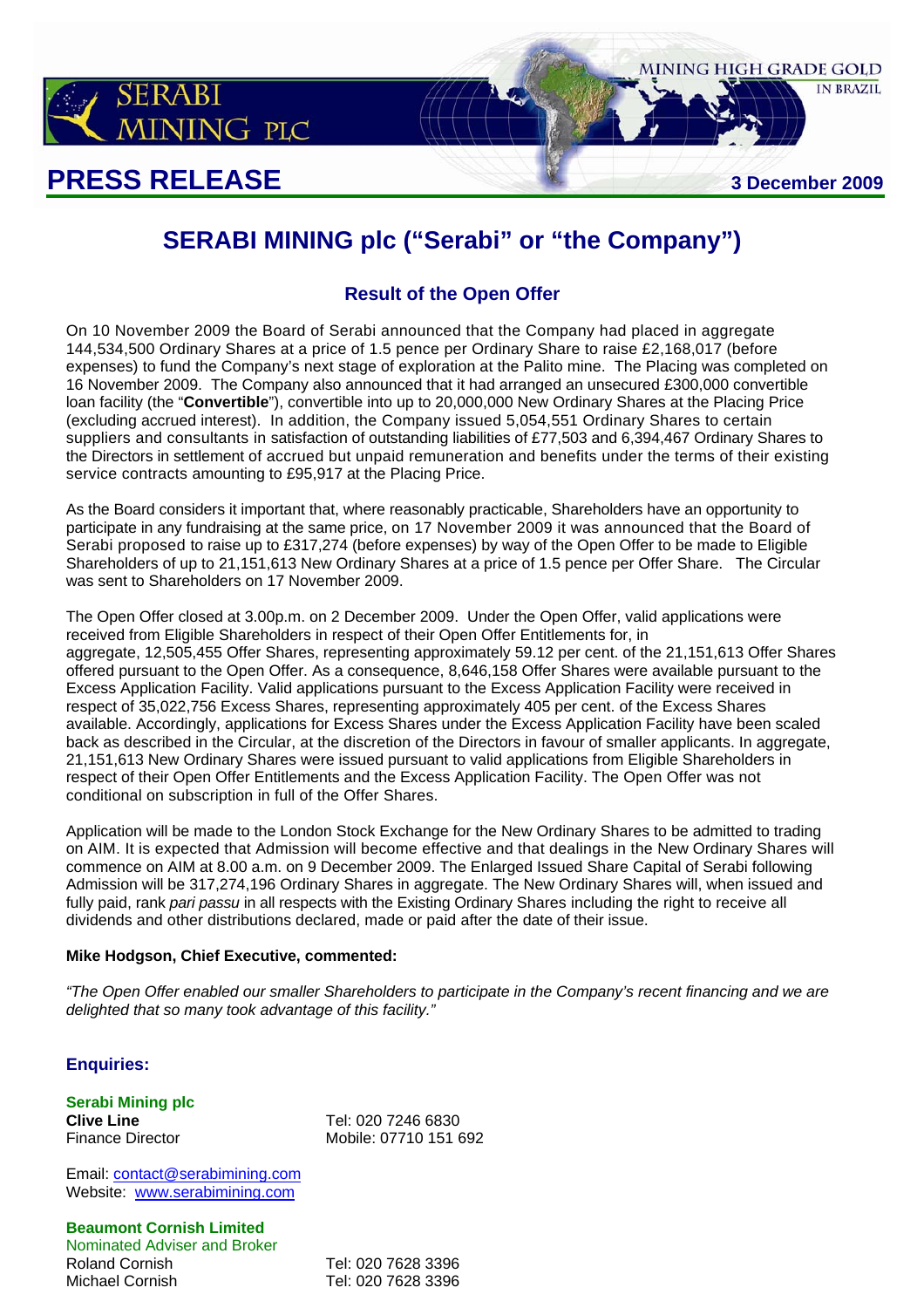### **Farm Street Communications**  Simon Robinson 07593 340107

This announcement is for information only and shall not constitute an offer to buy, sell, issue, or subscribe for, or the solicitation of an offer to buy, sell or issue, or subscribe for any securities, nor shall there be any sale of securities in any jurisdiction in which such offer, solicitation or sale would be unlawful prior to registration or qualification under the securities laws of any such jurisdiction. This announcement has been issued by and is the sole responsibility of Serabi.

### **DEFINITIONS**

| "Admission"                     | admission of the New Ordinary Shares to trading<br>on AIM becoming effective in accordance with<br>the AIM Rules                                                            |
|---------------------------------|-----------------------------------------------------------------------------------------------------------------------------------------------------------------------------|
| " $AlM"$                        | a market operated by the London Stock<br>Exchange                                                                                                                           |
| "Circular"                      | the circular to Shareholders dated 17 November<br>2009 setting out the terms and conditions of the<br>Open Offer                                                            |
| "Company" or "Serabi"           | Serabi Mining Plc                                                                                                                                                           |
| "Directors" or the "Board"      | the directors of the Company as at the date of<br>this announcement                                                                                                         |
| "Eligible Shareholders"         | holders of Ordinary Shares entitled to receive the<br>Open Offer in accordance with the terms of the<br>Circular                                                            |
| "Enlarged Issued Share Capital" | the Ordinary Shares in issue on Admission<br>comprising the Existing Ordinary Shares and the<br>Offer Shares                                                                |
| "Excess Application Facility"   | the facility to Eligible Shareholders to enable<br>them to apply for New Ordinary Shares under<br>the Open Offer in excess of their entitlement<br>under the Open Offer     |
| "Excess Shares"                 | any Offer Shares applied for by an Eligible<br>Shareholder in excess of his Open Offer<br>Entitlement                                                                       |
| "Existing Ordinary Shares"      | the existing Ordinary Shares of the Company in<br>issue at the date of this announcement                                                                                    |
| "New Ordinary Shares"           | the Ordinary Shares in the Company to be issued<br>pursuant to the Open Offer                                                                                               |
| "Offer Price"                   | 1.5 pence for each Offer Share                                                                                                                                              |
| "Offer Shares"                  | the New Ordinary Shares which are to be made<br>available for subscription by Eligible<br>Shareholders under the Open Offer                                                 |
| "Open Offer"                    | the conditional offer to Eligible Shareholders to<br>subscribe for the Offer Shares at the Offer Price<br>being made by the Company on the terms set out<br>in the Circular |